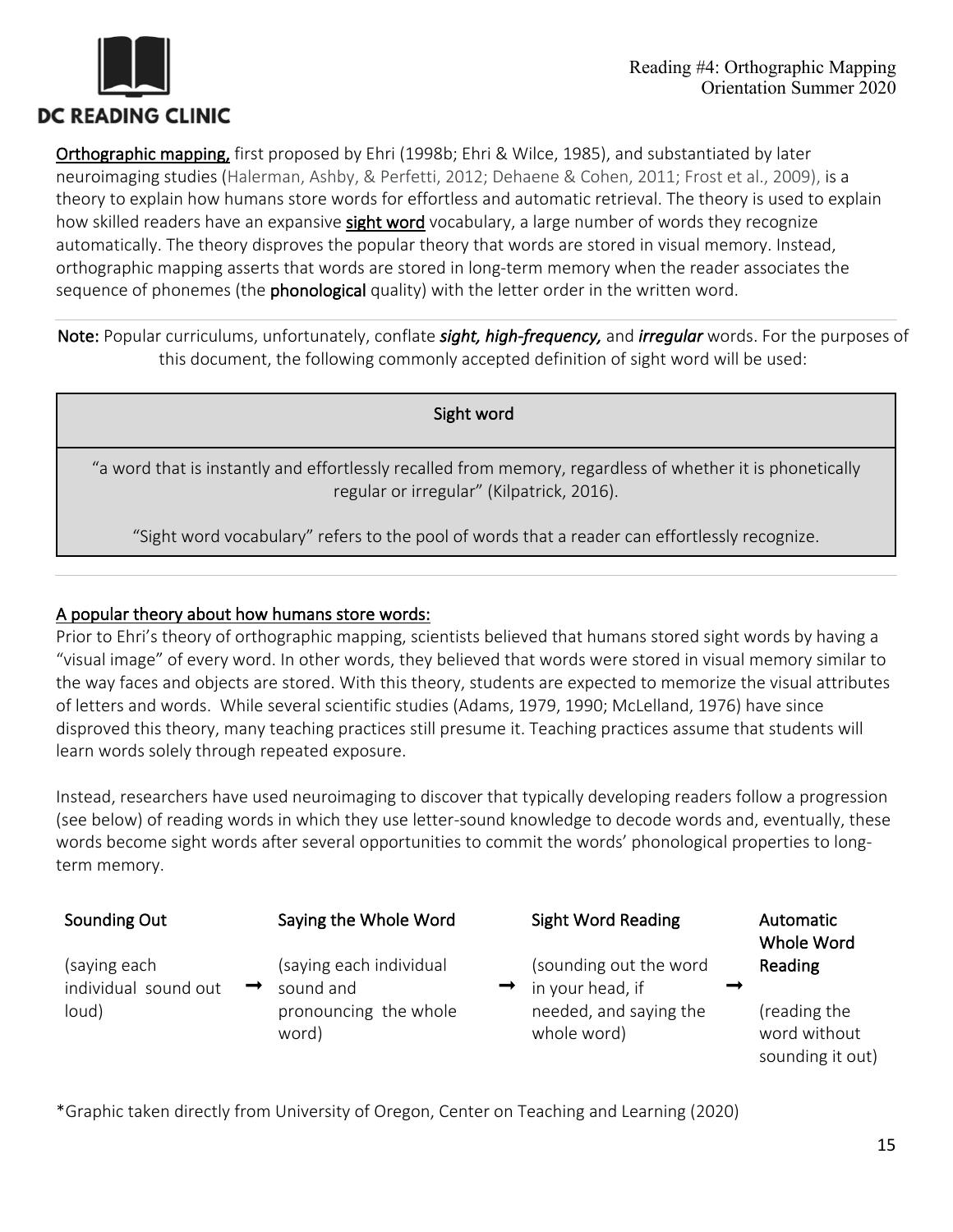

# What is orthographic mapping?

Orthographic mapping helps us understand how students achieve the last step in the progression: automatic whole word reading. First, orthography refers to how phonemes are represented in print. Orthographic *mapping* is the unconscious, mental process used to permanently store printed words in long-term memory (Kilpatrick, 2016). While skilled readers develop orthographic mapping naturally, struggling readers do not. Efficient orthographic mapping requires (1) advanced phoneme awareness, (2) letter-sound knowledge, and (3) phonological long-term memory. These three interact to produce long-term orthographic memory of all words that are read.

| Term                          | Definition                                                             |  |
|-------------------------------|------------------------------------------------------------------------|--|
| advanced phoneme awareness    | ability to add, delete, and substitute phonemes in words automatically |  |
| letter-sound knowledge        | knowledge of sound(s) of letters                                       |  |
| phonological long-term memory | memory for pronunciations of words and word parts                      |  |

## How does orthographic mapping work?

As a reader decodes an unfamiliar word (using letter-sound knowledge), the process of orthographic mapping begins to turn the unfamiliar word into one that is instantly recognized. In orthographic mapping, a reader connects the letters in a written word to the phonemes in the word's spoken form. For example, if a reader decodes "tip," he can align each letter with the phonemes in the spoken word (/t/i/p/). This alignment allows the printed word to become familiar. In typically developing readers, a word is "mapped," or recognized automatically, after just a few exposures to the word (usually one to five exposures). Struggling readers often require many more exposures.

In addition to mapping phonetically regular and irregular words, readers can also map parts of words. For example, when a student sees *ip* in *lip, sip*, or *trip*, thanks to orthographic mapping, the student will have mapped the sounds and letters of "*ip*," even though it is not a word.

Efficient orthographic mapping only occurs with adequate phonemic awareness. If a reader cannot accurately segment a word into phonemes, she cannot align the phonemes to the order of letters.

Essentially, a word is stored in long-term memory when the reader associates the sequence of phonemes (the **phonological** quality) with the letter order in the written word.

## How is it useful to us?

Inefficient orthographic mapping explains why 1) struggling readers do not develop large sight word vocabularies, 2) forget words page-to-page or seem to always have to sound them out, and 3) demonstrate difficulty with fluent reading.

Teachers can support more efficient orthographic mapping by teaching and practicing 2 of the foundational requirements for orthographic mapping: advanced phoneme awareness and letter-sound knowledge. The third requirement (phonological long-term memory) cannot be taught.